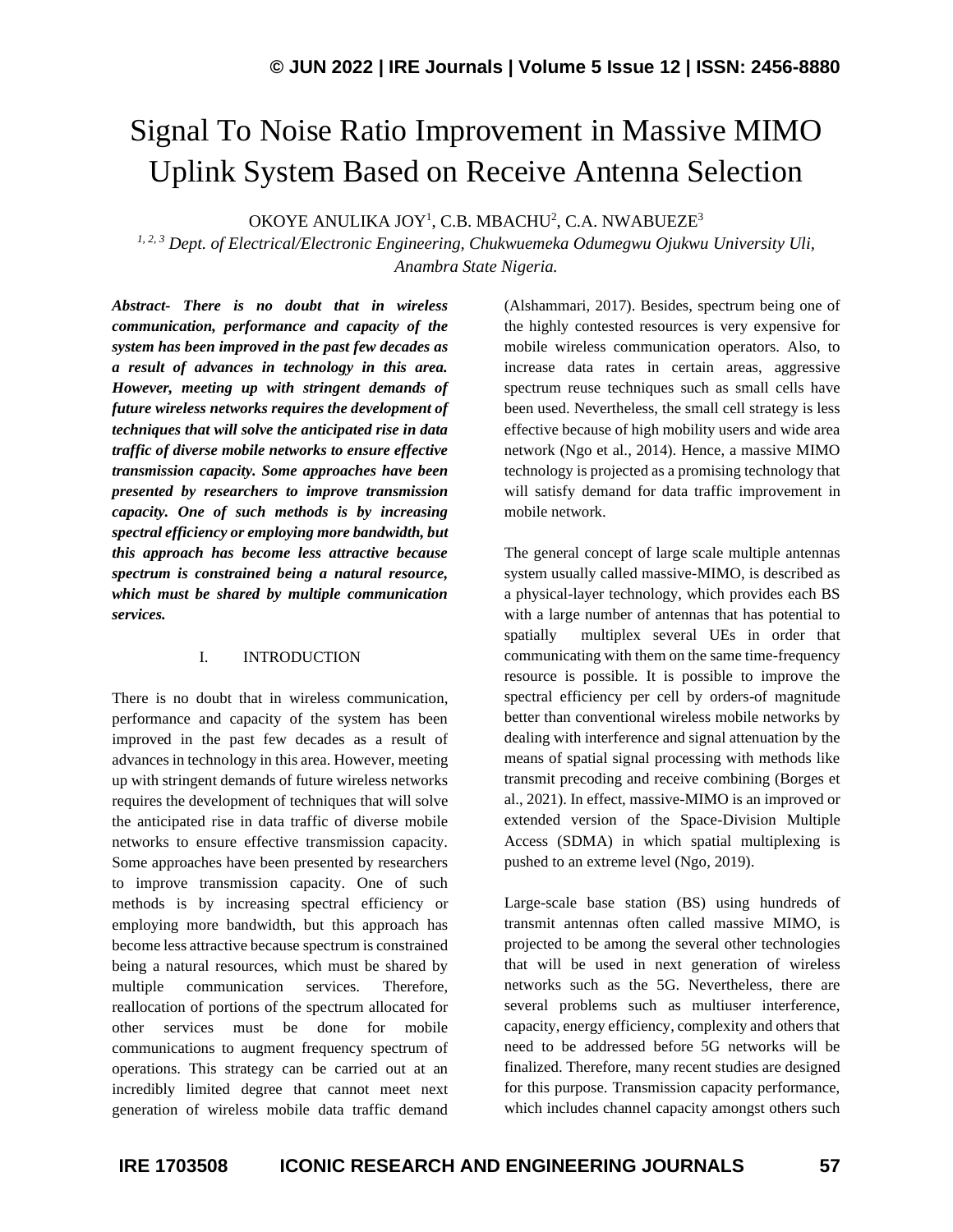as Bit Error Rate (BER) and Signal to Noise Ratio (SNR) and spectral efficiency, is one of the most essential performance measures of any wireless network. However, there is insufficient average data rate (bit/sec/Hz) to each user given the limited resource a base station can allocate (Wu et al., 2021). Also much consideration has not been given to receive diversity in which a user for instance making call is now transmitting to base station with large scale antennas. In this case, the base station serves as the receiver while the user terminal serves as transmitter. However, despite the use of large scale antenna, the problem of severe attenuation in transmitted signal due multipath effect that makes it very difficult for the receive antennas at BS has not been given considerable attention. Therefore, it is important to select a given number of receive antennas for near optimal capacity performance and increasing the number of receive antennas can be affective. With many technique already developed by previous studies in massive MIMO, reducing the complexity and computation time is largely still common among the existing systems and have mainly focused on transmit antenna selection considering the base station.

In this paper, a technique based on maximum ratio combining with multiple receive antenna selection (RAS) is proposed to improve signal to noise ratio (SNR) performance of massive-MIMO system. This approach offers reduce wireless network complexity and satisfy the need for higher data rates.

#### II. SYSTEM DESIGN AND MODELLING

This section presents the large scale system model. The system is an arrangement consisting of multiple antennas at the base station and mobile terminal. Now consider massive large scale antenna system with a receive diversity system and having large receive antennas, M and a user with a single transmit antenna N system shown in Figure 1.



Figure 1: System model

Let a wireless mobile network with Rayleigh channel consisting of  $M_R$  of antenna array at the base station receiving from user equipment with a single transmit antenna M. The matrix of a MIMO channel H between transmitter and receiver due to the space diversity communication of the multiple antennas between both ends is given by:

$$
H = [h_1 \quad h_2 \quad h_3 \quad \cdots \quad h_R]^T
$$
 (1)

where H represents the channel (gain) matrix,  $h_R$ denotes the independent Rayleigh fading channels. However, if a signal x is transmitted over the single transmitted antenna at any time instant t, the received signal vector can be represented by:  $y(t) = Hx(t) + n(t)$  (2)

where y is the received signal vector and n is noise matrix.

In the case of a system such as the one considered in this work that is exploiting  $M_R$  antennas at the receiver  $(M_R> 1)$ , an expression for the received signal vector in Equation (2) can be rewritten as:

$$
\begin{bmatrix} y_1(t) \\ y_2(t) \\ y_3(t) \\ \vdots \\ y_R(t) \end{bmatrix} = \begin{bmatrix} h_1(t) \\ h_2(t) \\ h_3(t) \\ \vdots \\ h_R(t) \end{bmatrix} x(t) + \begin{bmatrix} n_1(t) \\ n_2(t) \\ n_3(t) \\ \vdots \\ n_R(t) \end{bmatrix}
$$
 (3)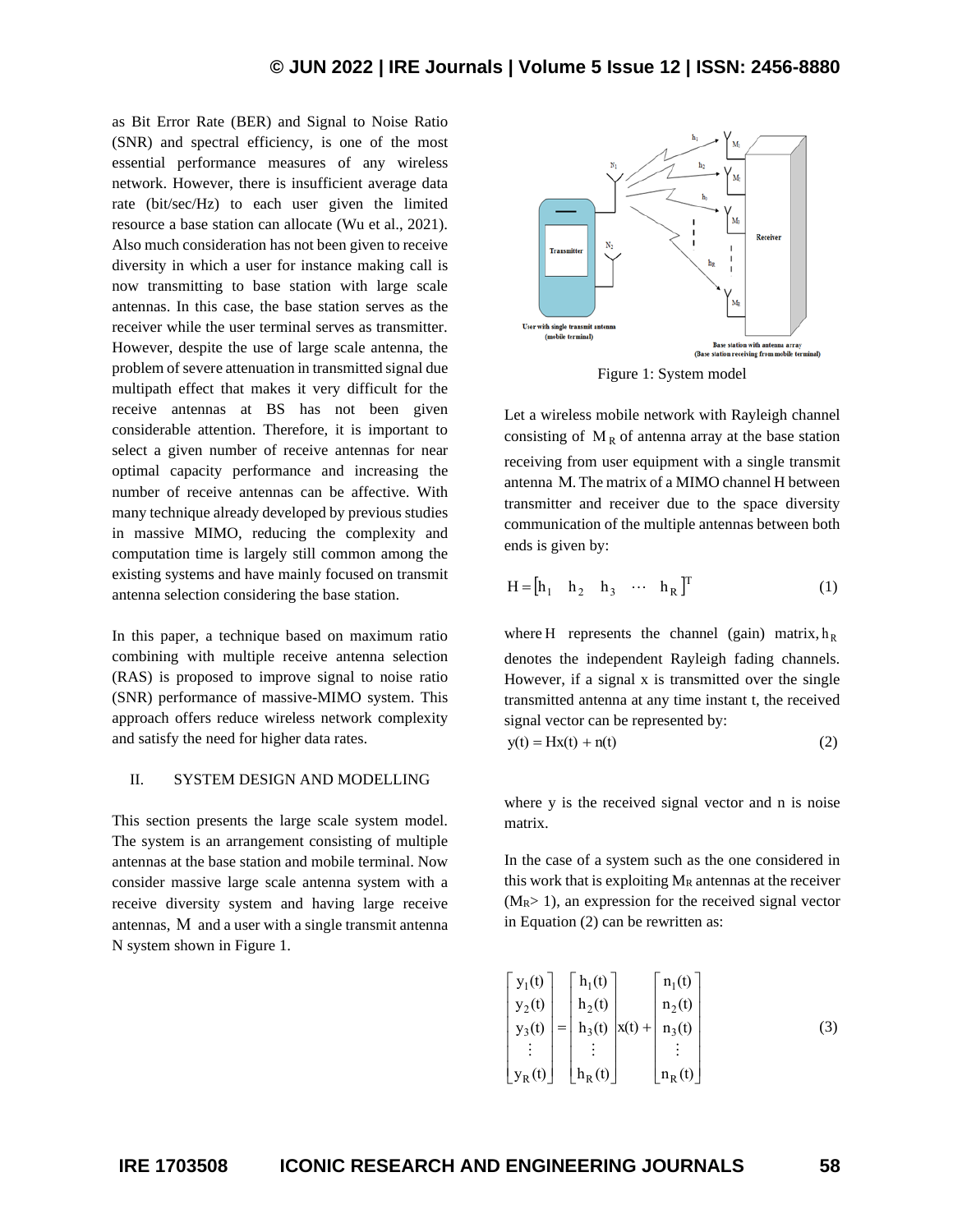where  $h_i$  and  $n_i$  are the i<sup>th</sup> channel gain and noise between transmit antenna and i<sup>th</sup> receive antenna, and  $i = [1, 2, 3, \dots, R]$ 

When there are several objects in the environment that scatter the transmitted signal prior to its arriving at the receiver, the Rayleigh fading channel is considered a practical model. For Rayleigh channel, the probability density function (PDF) is given by Hendre (2015):

$$
P_R(x) = \left(\frac{2r}{\Omega}\right) e^{-\frac{x^2}{\Omega}}, \ x \ge 0
$$
 (4)

where x denotes the envelope of a sample of electric field (transmitted signal) and  $\Omega$  is stands for multiplication of in phase and quadrature component of electric field. The Rayleigh distribution, which is expressed as a cumulative distribution function (CDF) is given by Handre (2015):

$$
F_R(x) = 1 - e^{-\frac{x^2}{\Omega}}
$$
  
\n
$$
\Omega = 2\sigma^2 = E[x^2]
$$
\n(5)

$$
\Sigma 2 - 20 = E[X]
$$
\n
$$
(6)
$$

where  $\sigma$  is the scale parameter of the distribution.

Let x represents the optimum transmitted signal with unit variance in the channel. Thus the received signal can be expressed in terms of (2) given by:

$$
y = \sqrt{\frac{E_b}{N_o}} Hx + z \tag{7}
$$

where is  $E_b$  the receive signal power,  $N_o$  is the noise power and z is the additive Gaussian random variable (with zero-mean) that represents the wireless communication noise.

#### *A. Signal to Noise Ratio Equation*

One of the metric to determine the performance of wireless communication system is signal to noise ratio (SNR). It is the ratio of receive signal power to noise power for the i<sup>th</sup> channel, which is expressed as:

$$
SNR_{i} = |h_{i}|^{2} \times \frac{E_{b}}{N_{o}}, i = 1, 2, \cdots R
$$
 (8)

Assuming equal channel for the R receives antennas, the resultant signal power to noise power ratio is given by:

$$
SNR = \sum_{i=1}^{R} \left( |h_i| \times \frac{E_b}{N_o} \right)
$$
 (9)

In this paper, the intended signal vector x and the vector noise are taken to be independently and identically distributed complex Gaussian random variables with zero mean and unit variance. Expressed in decibel (dB), the SNR is further given by:

$$
SNR = 10\log_{10}\left(\frac{E_b}{N_o}\right) \tag{10}
$$

## *B. Maximal Ratio Combining*

In this section MRC being the beamforming technique developed in this paper to give the necessary linear combination of the received signal  $y_i(t)$  with weighting coefficient  $\beta_i$  of the i<sup>th</sup> channel (or branch). The overall output signal  $y(t)$  of the resulting linear diversity combiner is given by:

$$
y(t) = \sum_{i=1}^{R} \beta_i y_i(t) = x(t) \sum_{i=1}^{R} \beta_i h_i + \sum_{i=1}^{R} \beta_i n_i
$$
 (11)

Since a unit power is assumed for  $x(t)$ , the average SNR for MRC is given by:

$$
SNR_{MRC} = \frac{1}{\sigma^2} \left( \frac{\left| \sum_{i=1}^{R} \beta_i h_i \right|^2}{\sum_{i=1}^{R} |\beta_i|^2} \right)
$$
(12)

The SNR at the output of combiners considering the overall channel (gain) matrix is given by:

$$
SNR_{MRC} = \frac{E_b}{N_o} \left( \frac{\left| W_{MRC}^{\text{T}} H \right|^2}{\left\| W_{MRC}^{\text{T}} \right\|_2^2} \right)
$$
 (13)

where  $W_{MRC}^{T}$  is the weighting vector and represents the weights. The structure of the MRC scheme is shown in Fig. 2 in which weighted bits are allocated to the signal so as to make all the signals strong, which is done to improve the faded signals. Looking at Eq (11), it is obvious that the SNR largely depends on  $\beta_i$ . Therefore, the optimal solution is the weighting vector that maximizes  $\text{SNR}_{\text{MRC}}$ .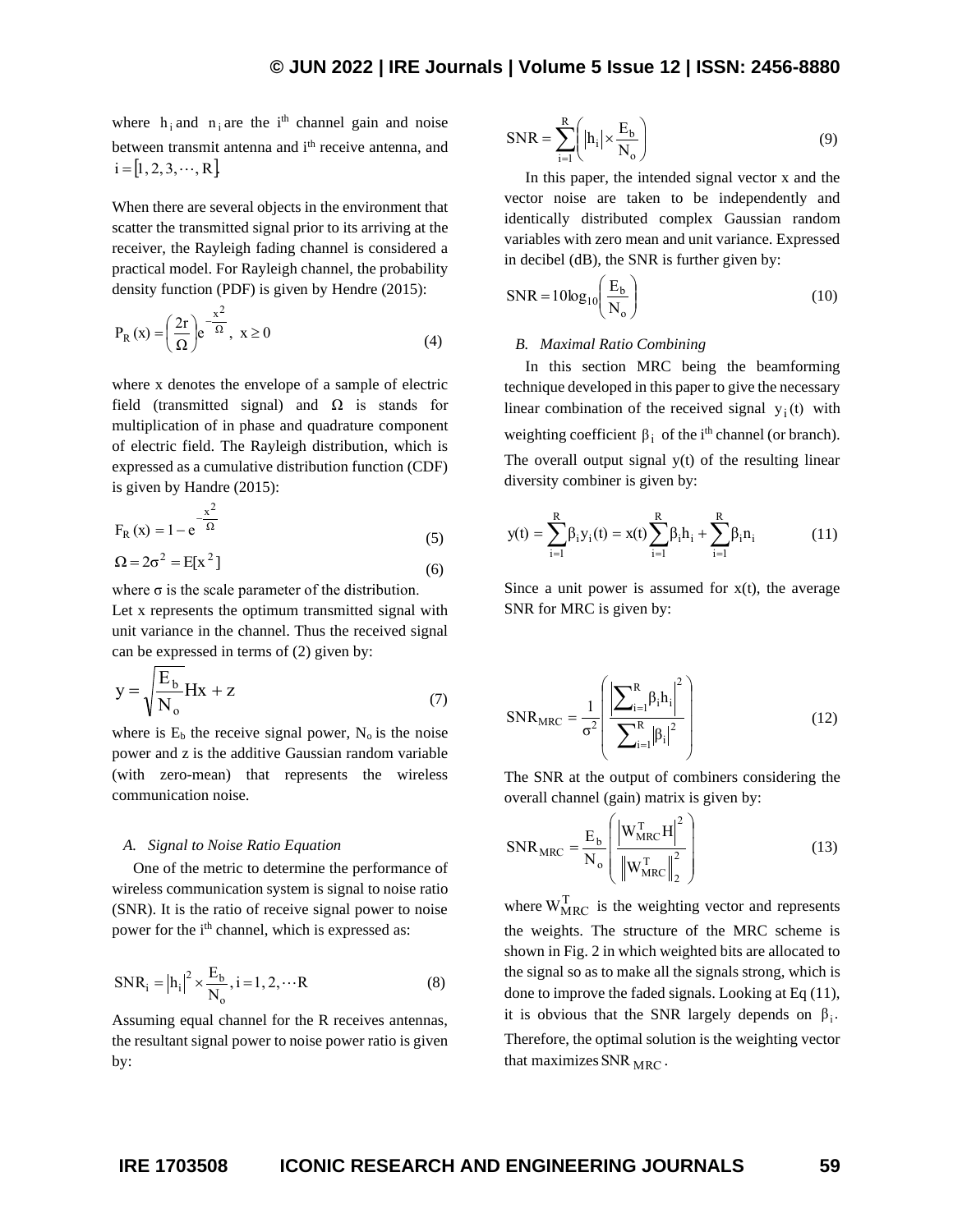

Figure 2: Block diagram of MRC technique

#### *C. Simulation Parameters*

In this section, the parameters used in Judal and Maradia (2019) for 5G network in terms of uplink scenario, where data is transmitted from a single antenna N of each user to a BS with massive M antennas are modified by using SNR of 35 dB rather than 10 dB for the simulation analysis of the proposed massive multiple antenna system in this paper. The entire simulation studies to evaluate the system will be conducted in MATLAB environment using developed codes for the system that were created as MATLAB extension file (m-file). The parameters are listed in Table 1.

| Table 1: Typical simulation parameters in massive |
|---------------------------------------------------|
| MIMO for 5G system                                |

| Description           | Parameters              |  |  |  |
|-----------------------|-------------------------|--|--|--|
| Number of receive     | 128, 150, 200, 256, 512 |  |  |  |
| antennas at $BS(M)$   |                         |  |  |  |
| No of users N         | 16 (only a single $Nth$ |  |  |  |
|                       | antenna transmits at a  |  |  |  |
|                       | time)                   |  |  |  |
| $E_{\rm b}/N_{\rm o}$ | $1:35$ (in dB)          |  |  |  |
| Number of hits        | 10 <sup>4</sup>         |  |  |  |
| Modulation            | <b>BPSK</b>             |  |  |  |
| Channel               | Rayleigh                |  |  |  |

## III. SIMULATION RESULTS AND DISCUSSION

The results of the simulations carried out in MATLAB environment are presented in this chapter. Simulations were considered for massive multiple antennas at the base station serving as receive antennas communication with a single transmit antenna at a time among N transmitting antennas from mobile equipment users. Hence, simulation is conducted

using space receive diversity scheme based on maximum ratio combining (MRC) for M number of based station antennas with array of 128, 150, 200, 256, and 512 to determine the performance of massive MIMO system in terms of signal to noise ratio (SNR) in dB. Also, numerical analyses are performed for the graphical plots of SNR against M number of received base station antennas. In order to validate the effectiveness of the MRC technique, simulations were conducted to quantitatively compare it with other schemes such as selection combining (SC) and equal gain combining (EGC). Generally, the simulations are performed based on increasing number of receive antennas so as to achieve near optimal performance in massive multiple antenna system by assuming optimum transmitted signal of  $10<sup>4</sup>$  bits with BPSK modulation scheme and signal to noise ratio of  $E_b/N_o$ = 35 dB for digital communication.

# *A. Space Receive Diversity Performance with MRC for SNR Improvement*

The first simulation in this case involve the performance of MRC in massive multiple antenna system in Rayleigh fading channel is examined in terms of SNR performance against 1 to 128 receive antennas at the base station as shown in Fig. 3. Furthermore, simulations were conducted to investigate the effect of increasing the receive antennas from 150 up to 512 as shown in Fig. 4 to 7. The numerical analyses of the graphs are presented in Table 2.



combining (for  $M = 1:1:128$ )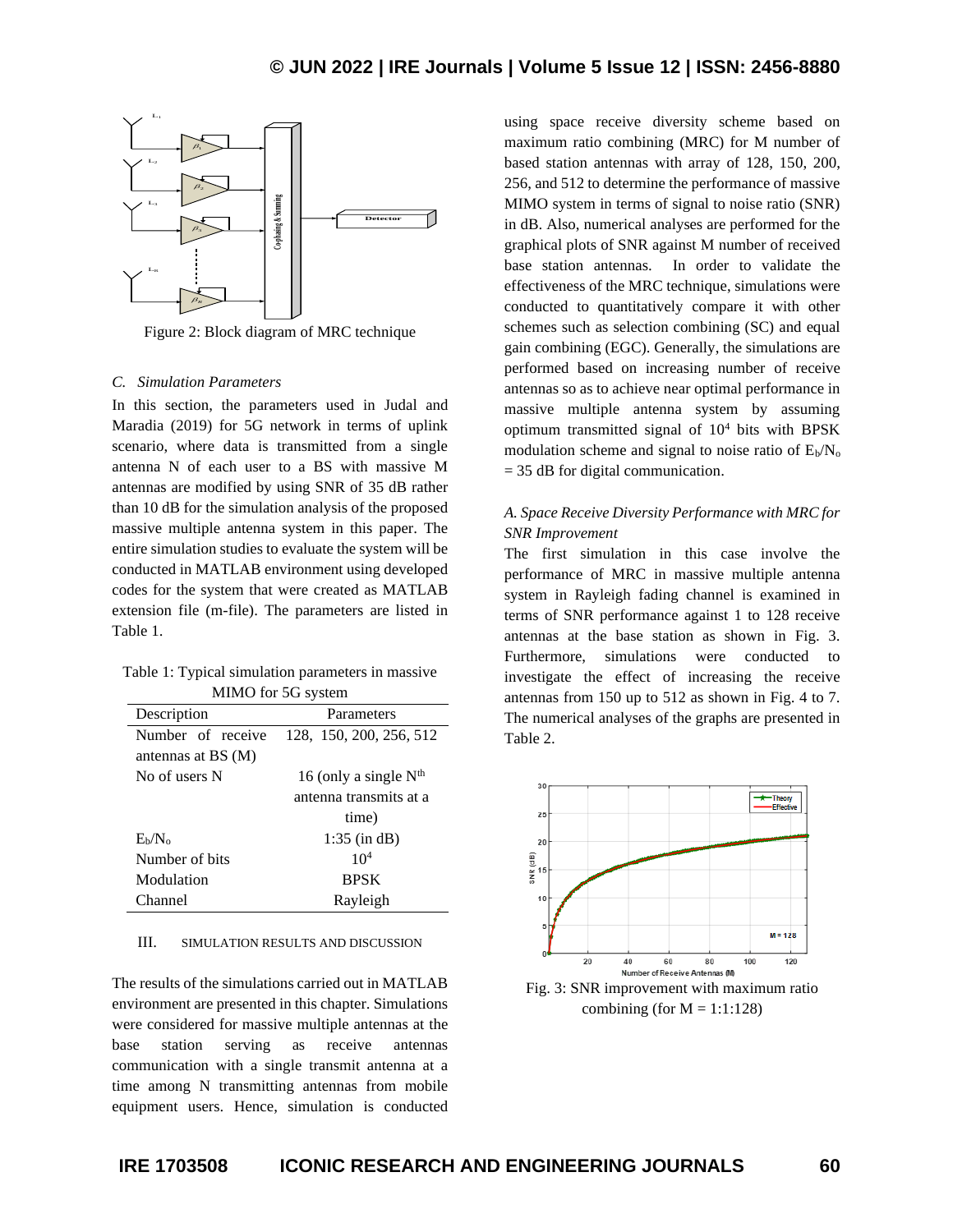

Fig. 4: SNR improvement with maximum ratio combining (for  $M = 1:1:150$ )



Fig. 5: SNR improvement with maximum ratio combining (for  $M = 1:1:200$ )







Fig.7: SNR improvement with maximum ratio combining (for  $M = 1:1:512$ )

|  | Table 2: SNR improvement with MRC |  |  |
|--|-----------------------------------|--|--|
|--|-----------------------------------|--|--|

| Number of Receive | $SNR$ (dB) |        |  |
|-------------------|------------|--------|--|
| Antennas (M)      | Effective  | Theory |  |
| 128               | 21.07      | 21.07  |  |
| 150               | 21.76      | 21.75  |  |
| 200               | 23.01      | 23.02  |  |
| 256               | 24.09      | 24.08  |  |
| 512               | 27.10      | 27.09  |  |

The simulation plots in Figures 4.1 to 4.5 show that with the number of bits or symbol equal to  $10<sup>4</sup>$ , the SNR performance of the system improves as the number of receive antennas increases. The numerical performance analysis shown in Table 4.1 reveals that when the number of receive antennas M at the base station was 128, the SNR achieved was 21.07 dB and this value increases steadily to 21.76 dB for  $M = 150$ , 23.01 dB for M = 200, 24.09 dB for M = 256, and 27.10 dB at  $M = 512$  respectively. The achieve simulation (effective) values were the same as theoretical values in all cases.

## *B. Performance Comparison with different Techniques for SNR Improvement*

The performance comparison of simulation results of SNR improvement with different receive antenna selection techniques for space received diversity with the designed MRC presented in this work. Hence, with MRC technique two other receive selection schemes: selection combining (SC) and equal gain combining (EGC). Simulations were conducted by increasing the number of antennas from 128 to 512 as shown in Fig. 8 to 12. Table 3 shows the numerical performance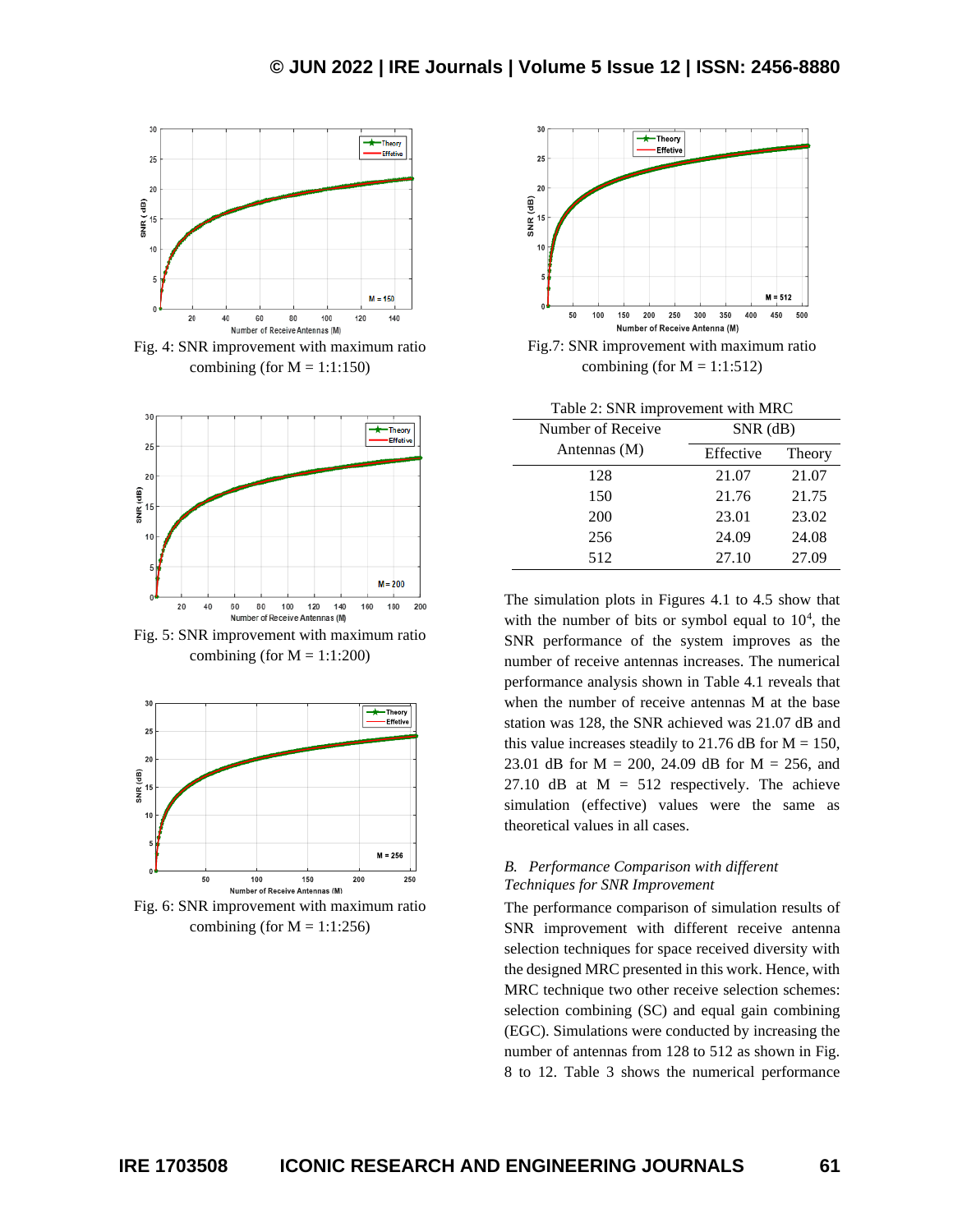values of SNR for the various plots with respect to MRC, SC, and EGC.



Fig.8 Performance comparison of SNR improvement  $(M = 1:1:128)$ 





Fig.10: Performance comparison of SNR improvement  $(M = 1:1:200)$ 

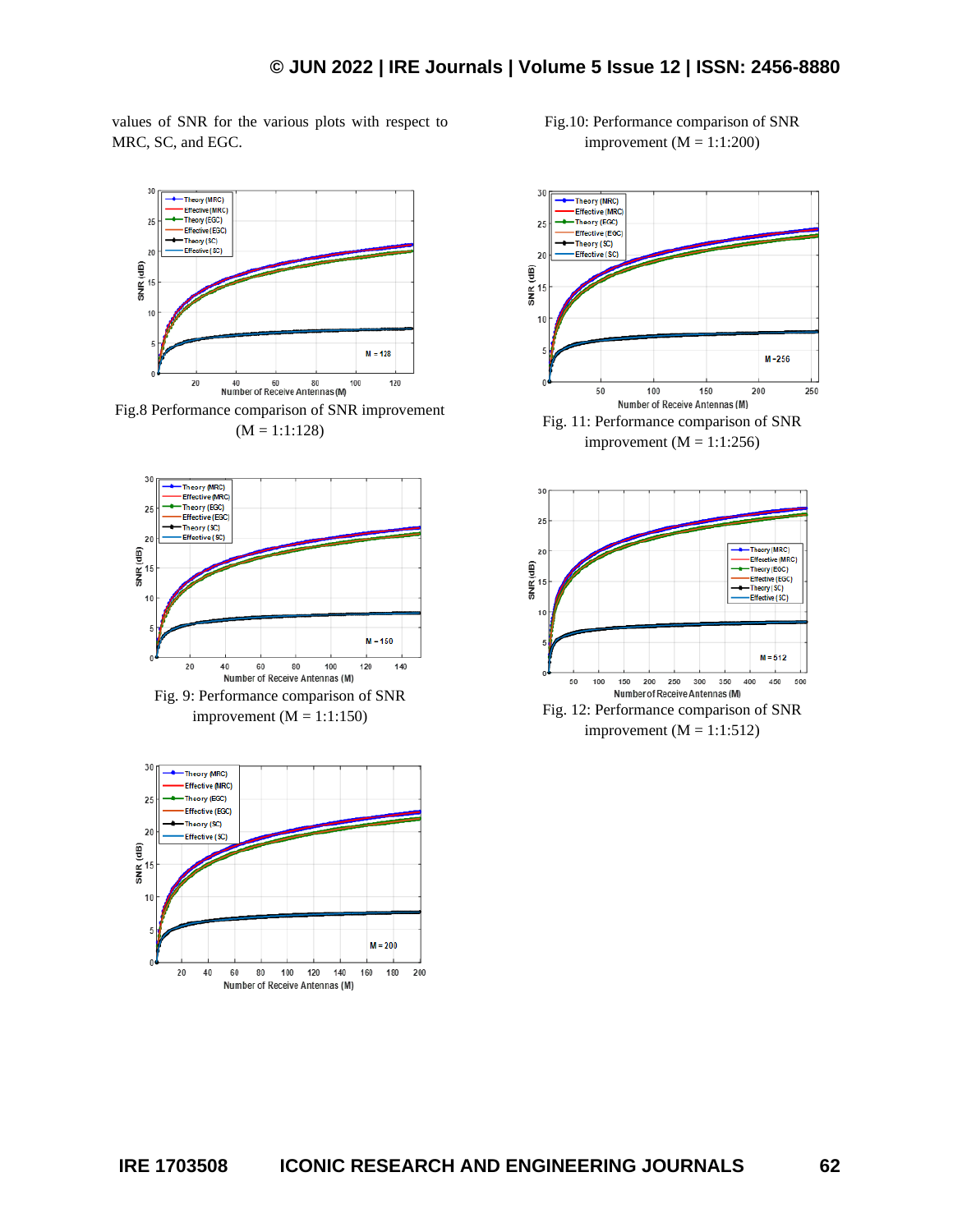| Number of Receive | $SNR$ (dB) |       |         |       |           |       |
|-------------------|------------|-------|---------|-------|-----------|-------|
| Antennas (M)      | <b>MRC</b> |       | EGC     |       | <b>SC</b> |       |
|                   | Effecti    | Theor | Effecti | Theor | Effecti   | Theor |
|                   | ve         | у     | ve      | y     | ve        | у     |
| 128               | 21.07      | 21.07 | 20.04   | 20.04 | 7.349     | 7.347 |
| 150               | 21.76      | 21.75 | 20.72   | 20.71 | 7.469     | 7.468 |
| <b>200</b>        | 23.01      | 23.02 | 21.97   | 21.95 | 7.681     | 7.681 |
| 256               | 24.09      | 24.08 | 23.04   | 23.03 | 7.877     | 7.881 |
| 512               | 27.10      | 27.09 | 26.05   | 26.03 | 8.328     | 8.325 |

Table 3: SNR gain performance improvement with different receive antenna select techniques

From Table 3, it is obvious that as the number of receive antennas M increases, the SNR gain performance of the system improves for the three select receive antenna techniques compared. In all the cases, the MRC outperformed the other schemes with SC yielding the least improvement in SNR gain. For instance, when  $M = 150$ , the effective SNR = 21.76 dB, 20.72 dB, and 7.469 dB for MRC, EGC, and SC respectively. The simulated results are approximately the same with the theoretical results in all cases.

## IV. CONCLUSION

This paper has presented signal to noise ratio (SNR) in massive MIMO uplink system based on receive antenna selection maximal ratio using combining (MRC) beamforming. The system was implemented using MRC considering transmission over Rayleigh fading channel to compressed the effect of multipath and select the maximum combining technique for large scale multiple antenna system. The simulations were conducted and the results showed that by increasing the number of receive antennas M, improves the performance of wireless communication system. Analysis of the system in terms of SNR and system capacity with respect to increasing number of receive antennas at the base station for a wireless communication between a single transmit antenna of user terminal per time, showed that for  $M = 128, 150$ , 200, 256, and 512, the SNR improvements in dB achieved were: 21.07, 21.76, 23.01, 24.09, and 27.10. Performance comparison was conducted for MRC and other receive diversity technique and the results considering both performance metrics indicated that MRC provided better improvement compared with the other two techniques (SC and EGC) for a massive

MIMO examined in this paper. Generally, the results from the simulations have indicated that optimizing the number of receive antenna based on selection by changing the number of antennas at base station can provide improved SNR. Therefore, the proposed system studied using typical parameters of 5G reveal its capability in improving the SNR of wireless communication system.

### **REFERENCES**

- [1] Alshammari, A. (2017). *Optimal capacity and energy efficiency of massive MIMO systems* [Doctoral dissertation, University of Denver]. Electronic Theses and Dissertation. https://digitalcommons.du.edu/etd/1377
- [2] Ngo, H. Q., Ashikhmin, A., yang, H., Larson, E. G., & Marzetta, T. L. (2014). Cell-free massive MIMO versus small cells. *IEEE Transactions on Wireless Communication, 16*(3), 1 – 30.
- [3] Borges, D., Montezuma, P., Dinis, R., & Beko, M. (2021). Massive MIMO techniques for 5G and beyond – opportunities and challenges. *Electronics, 10*(1667), 1 – 29. https://doi.org/10.3390/electronics10141667
- [4] Ngo, H.Q. (2019). *Massive MIMO Fundamentals*. Wiley 5G Ref, John Wiley & Sons: Hoboken, NJ, USA.
- [5] Wu, Y., Chang, C., Xie, F., Ju, D., & Pan, Y. (2021). Sum rate analysis for massive MIMO downlink with MRC beamforming and user selection. *Journal of Physics: Conference Series, 2113*(2021), 1 – 9. https://doi.org/10.1088/1742- 6596/2113/1/012025
- [6] Hendre, V., Murugan, M., & Kamthe, S. (2015). Performance analysis of transmit antenna